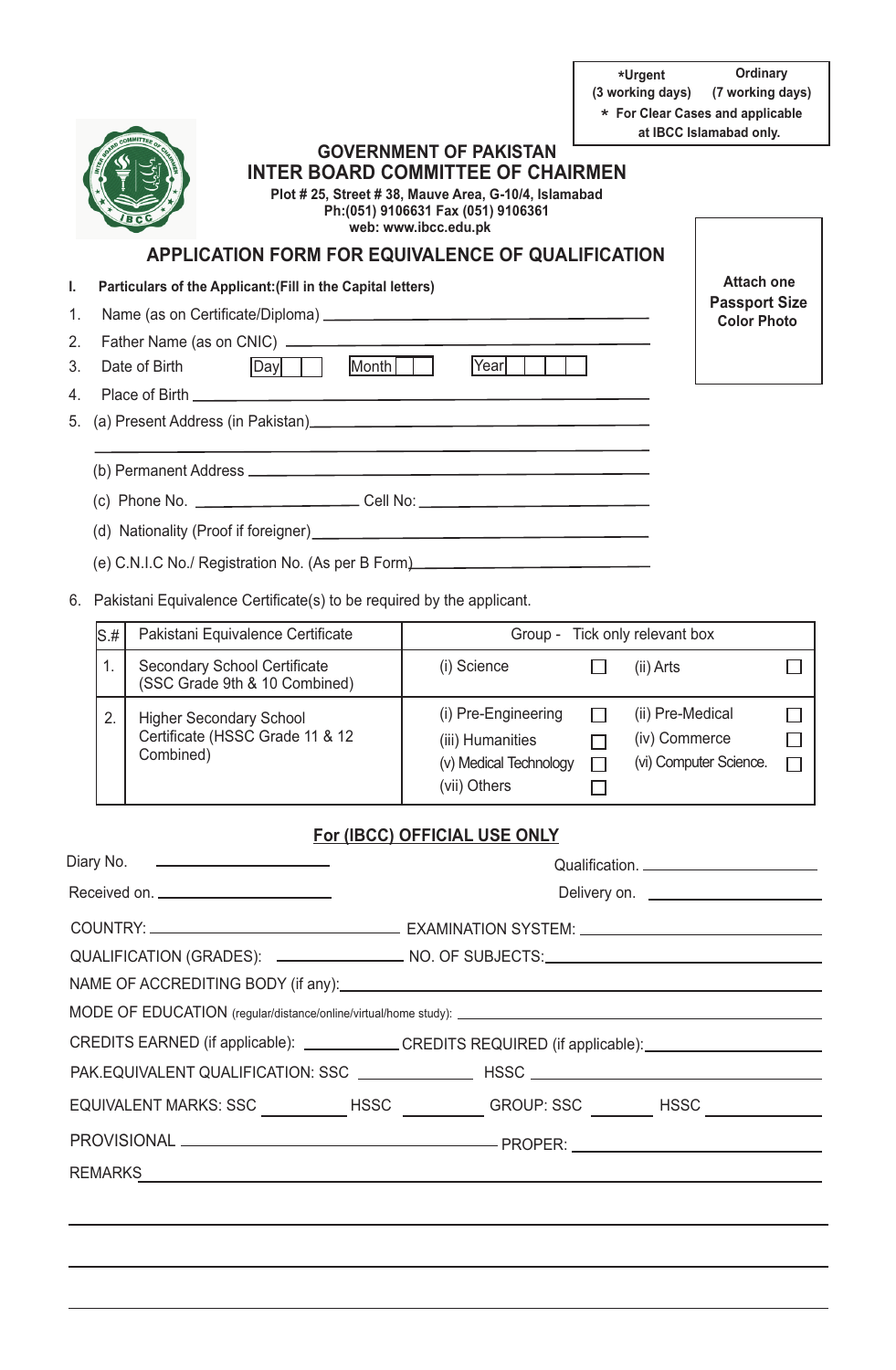| 7.       | <b>Present Employment of Parents</b>                                                                                                                                                                                                                                                                                                                                                                                                                                                                                                                                                                                                                                                                                                                                                                                                                                                                                                                                                                                                                                                                                                                                                                                                                                                  |                                                                                                                  | Govt                       | Private                       |  | (Tick relevant) |
|----------|---------------------------------------------------------------------------------------------------------------------------------------------------------------------------------------------------------------------------------------------------------------------------------------------------------------------------------------------------------------------------------------------------------------------------------------------------------------------------------------------------------------------------------------------------------------------------------------------------------------------------------------------------------------------------------------------------------------------------------------------------------------------------------------------------------------------------------------------------------------------------------------------------------------------------------------------------------------------------------------------------------------------------------------------------------------------------------------------------------------------------------------------------------------------------------------------------------------------------------------------------------------------------------------|------------------------------------------------------------------------------------------------------------------|----------------------------|-------------------------------|--|-----------------|
|          | (a) Father Name                                                                                                                                                                                                                                                                                                                                                                                                                                                                                                                                                                                                                                                                                                                                                                                                                                                                                                                                                                                                                                                                                                                                                                                                                                                                       |                                                                                                                  |                            |                               |  |                 |
|          | (b) C.N.I.C No.                                                                                                                                                                                                                                                                                                                                                                                                                                                                                                                                                                                                                                                                                                                                                                                                                                                                                                                                                                                                                                                                                                                                                                                                                                                                       |                                                                                                                  |                            |                               |  |                 |
|          | (c) Designation                                                                                                                                                                                                                                                                                                                                                                                                                                                                                                                                                                                                                                                                                                                                                                                                                                                                                                                                                                                                                                                                                                                                                                                                                                                                       | and the control of the control of the control of the control of the control of the control of the control of the |                            |                               |  |                 |
|          | (d) Mailing Address                                                                                                                                                                                                                                                                                                                                                                                                                                                                                                                                                                                                                                                                                                                                                                                                                                                                                                                                                                                                                                                                                                                                                                                                                                                                   |                                                                                                                  |                            |                               |  |                 |
| Ш.       | Particulars of the Certificate/Diploma for which equivalence is required:-                                                                                                                                                                                                                                                                                                                                                                                                                                                                                                                                                                                                                                                                                                                                                                                                                                                                                                                                                                                                                                                                                                                                                                                                            |                                                                                                                  |                            |                               |  |                 |
| 1.       | Title of Certificate/Diploma in the Language of the Country where obtained.                                                                                                                                                                                                                                                                                                                                                                                                                                                                                                                                                                                                                                                                                                                                                                                                                                                                                                                                                                                                                                                                                                                                                                                                           |                                                                                                                  |                            |                               |  |                 |
| 2.       | Level of Secondary Education                                                                                                                                                                                                                                                                                                                                                                                                                                                                                                                                                                                                                                                                                                                                                                                                                                                                                                                                                                                                                                                                                                                                                                                                                                                          |                                                                                                                  | Lower/Junior Secondary     | <b>Upper/Senior Secondary</b> |  | (Tick relevant) |
| 3.       | <b>Examination System</b>                                                                                                                                                                                                                                                                                                                                                                                                                                                                                                                                                                                                                                                                                                                                                                                                                                                                                                                                                                                                                                                                                                                                                                                                                                                             |                                                                                                                  | <b>External Evaluation</b> | Internal Evaluation           |  | (Tick relevant) |
| 4.       | Duration of course in years (class-1 onwards) [1994] [2009] [2009] [2009] [2009] [2009] [2009] [2009] [2009] [                                                                                                                                                                                                                                                                                                                                                                                                                                                                                                                                                                                                                                                                                                                                                                                                                                                                                                                                                                                                                                                                                                                                                                        |                                                                                                                  |                            |                               |  |                 |
| 5.       | Medium of instruction<br>Name of the country where certificate was obtained ______________________________                                                                                                                                                                                                                                                                                                                                                                                                                                                                                                                                                                                                                                                                                                                                                                                                                                                                                                                                                                                                                                                                                                                                                                            |                                                                                                                  |                            |                               |  |                 |
| 6.<br>7. | Name of the Examining Body conferring the Certificate/Diploma                                                                                                                                                                                                                                                                                                                                                                                                                                                                                                                                                                                                                                                                                                                                                                                                                                                                                                                                                                                                                                                                                                                                                                                                                         |                                                                                                                  |                            |                               |  |                 |
| 8.       | Accreditation status of institution along with name of Accrediting Authority (if any)                                                                                                                                                                                                                                                                                                                                                                                                                                                                                                                                                                                                                                                                                                                                                                                                                                                                                                                                                                                                                                                                                                                                                                                                 |                                                                                                                  |                            |                               |  |                 |
| 9.       | Particulars of the Institution Learning and the Contract of the Institution Learning and the Institution Learning and the Institution Learning and the Institution Learning and the Institution Learning and the Institution L                                                                                                                                                                                                                                                                                                                                                                                                                                                                                                                                                                                                                                                                                                                                                                                                                                                                                                                                                                                                                                                        |                                                                                                                  |                            |                               |  |                 |
|          | (a) Name of the Institution expansion of the Institution expansion of the Institution of the Institution expansion of the Institution expansion of the Institution expansion of the Institution expansion of the Institution e                                                                                                                                                                                                                                                                                                                                                                                                                                                                                                                                                                                                                                                                                                                                                                                                                                                                                                                                                                                                                                                        |                                                                                                                  |                            |                               |  |                 |
|          |                                                                                                                                                                                                                                                                                                                                                                                                                                                                                                                                                                                                                                                                                                                                                                                                                                                                                                                                                                                                                                                                                                                                                                                                                                                                                       |                                                                                                                  |                            |                               |  |                 |
|          | (d) Fax No (a) contract (e) E-mail (e) - mail (e) - mail (e) - mail (e) - mail (e) - mail (e) - mail (e) - mail (e) - mail (e) - mail (e) - mail (e) - mail (e) - mail (e) - mail (e) - mail (e) - mail (e) - mail (e) - mail<br>(c) Tel No                                                                                                                                                                                                                                                                                                                                                                                                                                                                                                                                                                                                                                                                                                                                                                                                                                                                                                                                                                                                                                           |                                                                                                                  |                            |                               |  |                 |
|          | (f)<br>Website if any the contract of the contract of the contract of the contract of the contract of the contract of the contract of the contract of the contract of the contract of the contract of the contract of the contract of                                                                                                                                                                                                                                                                                                                                                                                                                                                                                                                                                                                                                                                                                                                                                                                                                                                                                                                                                                                                                                                 |                                                                                                                  |                            |                               |  |                 |
|          | (g) Website of Accrediting Authority (if applicable)                                                                                                                                                                                                                                                                                                                                                                                                                                                                                                                                                                                                                                                                                                                                                                                                                                                                                                                                                                                                                                                                                                                                                                                                                                  |                                                                                                                  |                            |                               |  |                 |
| 10.      | Purpose of equivalence                                                                                                                                                                                                                                                                                                                                                                                                                                                                                                                                                                                                                                                                                                                                                                                                                                                                                                                                                                                                                                                                                                                                                                                                                                                                | Employment<br>Study                                                                                              |                            | Any Other                     |  | (Tick relevant) |
| III.     | REQUIREMENTS FOR STUDENTS GRADUATED IN US AND CANADIAN SYSTEMS OF EDUCATION:<br>Following documents / credentials are required by IBCC for processing and grant of Equivalence Certificate i.e. SSC &                                                                                                                                                                                                                                                                                                                                                                                                                                                                                                                                                                                                                                                                                                                                                                                                                                                                                                                                                                                                                                                                                 |                                                                                                                  |                            |                               |  |                 |
|          | <b>HSSC (relevant Group):-</b>                                                                                                                                                                                                                                                                                                                                                                                                                                                                                                                                                                                                                                                                                                                                                                                                                                                                                                                                                                                                                                                                                                                                                                                                                                                        |                                                                                                                  |                            |                               |  |                 |
| 1.       | Original High School Diploma. (a). In case of USA, Original High School Diploma issued by an accredited US Institution is required.<br>(b). In case of Canada, Original High School Diploma issued by concerned Ministry of education, Canada is required.                                                                                                                                                                                                                                                                                                                                                                                                                                                                                                                                                                                                                                                                                                                                                                                                                                                                                                                                                                                                                            |                                                                                                                  |                            |                               |  |                 |
| 2.       | <b>NON-RETURNABLE DOCUMENTS (SERIAL NO.2 TO 11):</b>                                                                                                                                                                                                                                                                                                                                                                                                                                                                                                                                                                                                                                                                                                                                                                                                                                                                                                                                                                                                                                                                                                                                                                                                                                  |                                                                                                                  |                            |                               |  |                 |
|          | Grades 9 thru 12 original Official consolidated 4-years Transcript (included / incorporated prior learning / transferred subjects and<br>credits in transcript) duly sealed signed and embossed by the issuing authority (recognized Accredited US/ Canadian Institution) and<br>enclosed in an envelope to be opened by an officer or official of the IBCC. Grade-9, 10, 11 and 12 Subjects with its credits must be recorded<br>separately.                                                                                                                                                                                                                                                                                                                                                                                                                                                                                                                                                                                                                                                                                                                                                                                                                                         |                                                                                                                  |                            |                               |  |                 |
|          | Note:<br>If a candidate has passed Grade 9 thru 12 educational qualifications through more than one institution then he/she will have to<br>provide original official transcript of each institute separately along with copy of accreditation of the institution concerned. The final<br>(4 years) Consolidated transcript must indicate transferred credits and subjects of prior learning/previous education qualification<br>obtained from other institutions/country in order to complete the Graduation Requirements (4 years subjects & credits) of school<br>from where he/she has obtained High School Diploma. Moreover, the total obtained credits must be equal to or more than required<br>credits for graduation of the concerned school otherwise application will not be considered for equivalence. The applicant must<br>provide original SSC and HSSC (Part-I) issued by concerned BISE in case of Prior Learning Education Passed from Board of Intermediate<br>and Secondary Education (BISE) in Pakistan. Prior Education i.e Grade 9 and/or 10 and/or 11 passed in internal (school based)<br>examination other than Canadian/US system of education from Pakistan/abroad and transferred in US system of education will not be<br>considered for equivalence. |                                                                                                                  |                            |                               |  |                 |
| 3.       | The SSC and HSSC Certificate must be verified by concerned BISE within sealed envelope. Non Verified Certificates of BISE will not be<br>accepted for Equivalence.                                                                                                                                                                                                                                                                                                                                                                                                                                                                                                                                                                                                                                                                                                                                                                                                                                                                                                                                                                                                                                                                                                                    |                                                                                                                  |                            |                               |  |                 |
| 4.       | Date of entrance and discharge of the candidate should be mentioned on transcript.                                                                                                                                                                                                                                                                                                                                                                                                                                                                                                                                                                                                                                                                                                                                                                                                                                                                                                                                                                                                                                                                                                                                                                                                    |                                                                                                                  |                            |                               |  |                 |
| 5.       | Attested copy of Certificate of Accreditation of the concerned school with approved/recognized accrediting Association of USA or<br>Concerned US State Department of Education, USA.                                                                                                                                                                                                                                                                                                                                                                                                                                                                                                                                                                                                                                                                                                                                                                                                                                                                                                                                                                                                                                                                                                  |                                                                                                                  |                            |                               |  |                 |
| 6.       | Graduation Requirements (detail of total earned credits by the student and total required credits for graduation High school diploma).                                                                                                                                                                                                                                                                                                                                                                                                                                                                                                                                                                                                                                                                                                                                                                                                                                                                                                                                                                                                                                                                                                                                                |                                                                                                                  |                            |                               |  |                 |
| 7.       | School Profile (i.e. High School Program Planning Guide / Course Description Guide etc,) In case of Advance Placement Qualification in<br>addition to high school diploma, Original Advance Placement.                                                                                                                                                                                                                                                                                                                                                                                                                                                                                                                                                                                                                                                                                                                                                                                                                                                                                                                                                                                                                                                                                |                                                                                                                  |                            |                               |  |                 |
| 8.       | Grade Report duly issued by AP College Board, USA, (enclosed in an envelope to be opened by an officer or official of IBCC) should be<br>attached with this form.                                                                                                                                                                                                                                                                                                                                                                                                                                                                                                                                                                                                                                                                                                                                                                                                                                                                                                                                                                                                                                                                                                                     |                                                                                                                  |                            |                               |  |                 |
| 9.       | Explanation of abbreviation of the subjects and codes which are used in the student's transcript.                                                                                                                                                                                                                                                                                                                                                                                                                                                                                                                                                                                                                                                                                                                                                                                                                                                                                                                                                                                                                                                                                                                                                                                     |                                                                                                                  |                            |                               |  |                 |
| 10.      | Attested Copy of Passport with Valid visa portion, Stay proof during the study abroad, attested copy of CNIC of Pakistan or attested<br>copy of Foreign Nationality may be provided.                                                                                                                                                                                                                                                                                                                                                                                                                                                                                                                                                                                                                                                                                                                                                                                                                                                                                                                                                                                                                                                                                                  |                                                                                                                  |                            |                               |  |                 |

- Four photo copies of each educational documents must be attached.(Copies attached with application must be signed by candidate/applicant himself/herself). 11.
- Applicant having GED Diploma will have to provide original SSC duly verified by concerned BISE in Pakistan or Equivalent Qualification of SSC and original GED High School Diploma and its original Grade report (marks Sheet) issued by Department of education, USA. 12.
- 13. In Case of early graduation, please provide proof from concerned institution/issuing authority.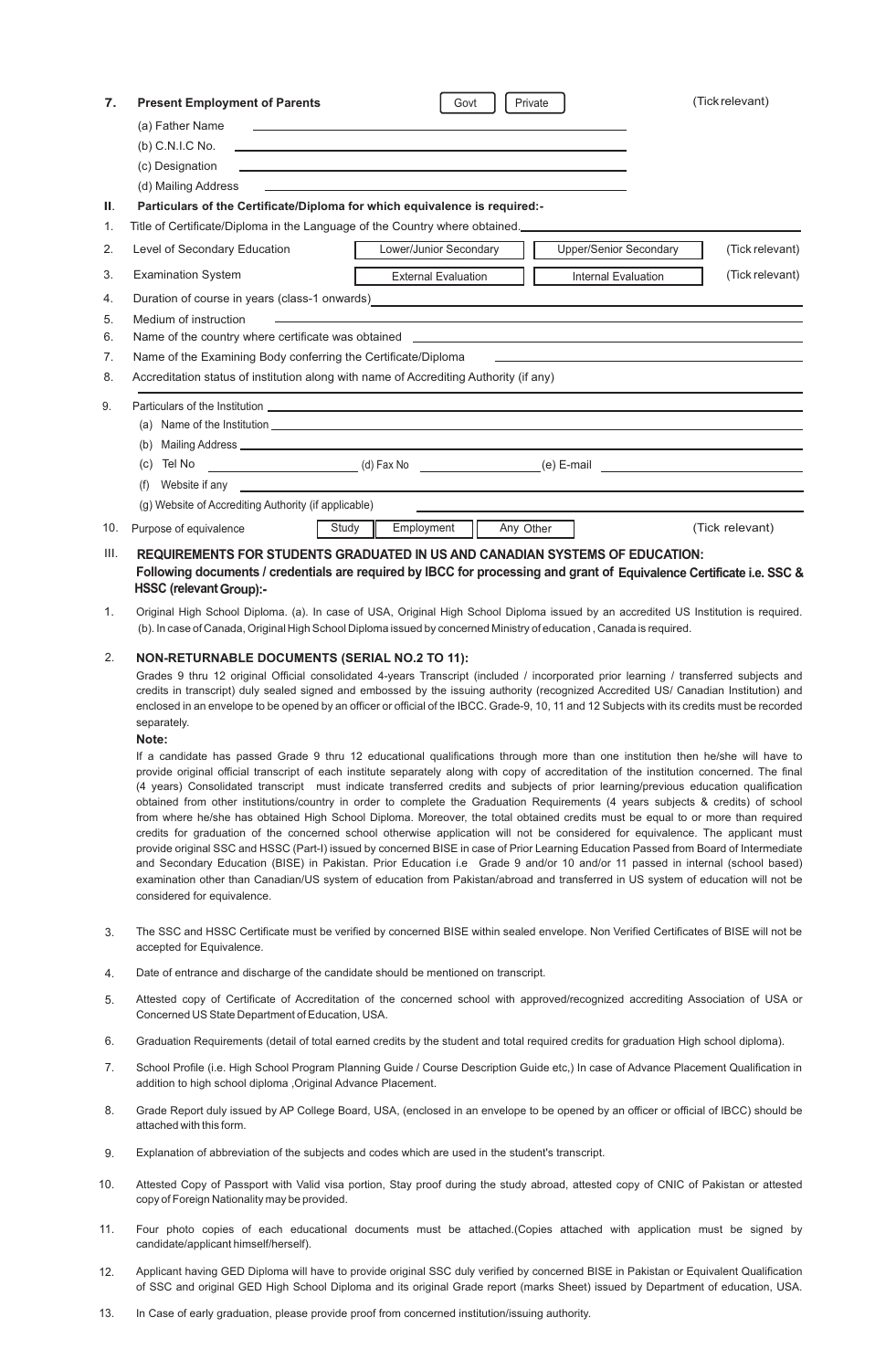- In case of USA, three Science subjects i.e Physics, Chemistry & Biology with complete one year credits as separate subjects for Pre-Medical Group and Physics, Chemistry and Mathematics with complete one year credits as separate subjects for Pre-Engineering Group must be passed at High School level (Grades 9 thru 12) for issuance of Equivalence Certificate. 14.
- 15. In Case of Canada, Science (Physics , Chemistry & Biology) and Mathematics at both Grades 9 and 10 and three science separate subjects i.e. Physics, Chemistry and Biology / Mathematics must be passed at both Grades 11 and 12 for issuance of Equivalence Certificate of Pre-Medical/Pre-Engineering Group respectively.
- 16. Prepaid returned envelope of courier service (e.g. FedEx, DHL, TCS) should be attached for sending back the original documents to the applicant.
- 17. As per Policy of IBCC, educational documents of the applicant will be referred to concerned authority for verification/clarification of the documents furnished to IBCC. Proper Equivalence Certificate will be issued after receipt of verification form concerned authority / Institution.
- 18. The students of US institutions (American Embassy School-AES/ Local American Private School - LPS) operating in Pakistan will have to fullfill IBCC Equivalence Criteria for US Schools (AES/LPS) operating in Pakistan for grant of Equivalence Certificate.
- 19. As per rules of IBCC, education qualification obtained through other than regular mode of education i.e 'Distance Learning Education System/Online System of Education / Home Study would NOT be considered for Equivalence of Qualification (107ECM-20)
- 20. As per resolution of Equivalence Committee of IBCC, Diplomas/Certificate will be considered for equivalence of US Institution accredited by any recognized Accrediting Association of USAor any State Department of Education , USA, (127ECM-17) and education qualification obtained through non accredited Institutions will not be considered for Equivalence of Qualification.
- 21. **RULES FOR TRANSFERRED COURSES**: According to rules of IBCC student will have to fullfill/complete the duration of the course/credits according to the concerned country's system of education e.g minimum one year duration and credit for one science subject in US curriculum/Scheme (SOS) and four years duration and credits for each science subject in Pakistani, Canadian, and British Education System etc. are required. Particularly Pakistani SSC (Science) courses transferred into US system of education will not be considered for conversion of marks & Equivalence of HSSC (relevant group). (115ECM-27).
- 22. **Number of Required Subjects for Canadian Qualification:** Marks will be calculated on the basis of 10academic required subjects (five from Grade-9 and five from Grade-10 ) for equivalence of SSC and 10 academic required subjects (five from Grade-11 and five from Grade-12) for equivalence of HSSC.
- 23. **Number of Required Subjects for US Qualification:** Marks will be calculated on the basis of 5 academic required subjects (five from Grades 9 and 10) for equivalence of SSC and 5 academic required subjects (five from Grades 11 and 12) for Equivalence of HSSC.

#### **IV. Requirements for British Educational Qualification (IGCSE/CAIE/GCE 'O' and GCE 'A' Level):**

- 1. Provide: Original "O" and "A" level certificate issued by Edexcel / Cambridge University along with one attested photocopy of each certificate.(Copies attached with application must be signed by candidate/applicant himself/herself)
- 2. Attested copy of C.N.I.C or form 'B' of student.
- 3. Attested photo copies of passport/visa of the student if studied from abroad.
- 4. Downloaded result is not acceptable for equivalence, even if results is attested/verified by school.
- 5. For equivalence of Alevel, provide original certificates of IGCSE/GCE 'O'& Alevel issued by Edexcel / CAIE /other UK exams boards, along with attested photo copies of all certificates and photo copy of equivalence certificate of O Level .
- 6. Provisional equivalence will be issued on the basis of Statement of Results. Statement of Result is valid for 6 months only. Final Equivalence Certificate will be issued after receipt of original final certificate and submission of an application for proper equivalence certificate along with provisional equivalence and all original Certificates and photo copies of O and Alevel.
- 7. If a candidate passes ''O'' level from abroad and appears for ''A'' level from Pakistan or vice versa, he/She has to pass Urdu , Islamiyat and Pakistan Studies at SSC or ''O'' level for obtaining Equivalence certificate.
- 8. The candidate must have passed seven subjects before june 2006 & Eight subjects from june 2006 & onward of GCE 'O'-Level, (Eight Subjects including Mathematics, English, Urdu, Islamiyat, Pakistan Studies and three elective subjects If he / she appears from Pakistan) and ( five subjects Including Mathematics, English, and three elective subjects If he / she from abroad) In case of dual / foreign national he / she will be exempted in three required subjects namely Urdu, Islamiyat, and Pakistan studies.

#### **V. Documents to be attached: (General Cases)**

- 1. Documentary evidence of studies abroad, Original passport and attested photocopies, duly endorsed with visas of country concerned , In case of students from abroad.
- $\mathcal{L}$ Proof of registration for the Certificate / Diploma.
- 3. Attested Copy of C.N.I.C or Form 'B' of applicant/parent or tenderer.
- 4. Original & attested photocopy (back to back) of each Certificate/Diploma obtained from abroad along with English translation from National University of Modern Languages, Islamabad or from the concerned Embassy.
- 5. Printed / Photocopy of the syllabus from the official record of the institution conferring the Certificate(English version only)
- 6. Original Provisional Certificate / Copy of letter with marks already issued by IBCC, If any.
- 7. In case of Foreign National, NOC from concerned embassy, admission letter from University / College and valid study visa must be provided.
- 8. Certificate / Diplomas with plastic quoting are not acceptable for issuance of SSC/HSSC Equivalence Certificate, if the Certificate of O/Alevels are plastic quoted, provide statement of result (s) (in original) or verified copies from British Council.
- 9. All Original final Certificates and DMCs (transcripts) and photo copies (back to back) of class-10 and 12 are compulsory for obtaining equivalence certificate of class-12. Certificate/DMC should be verified from Ministry of Education, Embassy and Foreign Affairs of concerned country from where Certificate/Diploma has been obtained (in case of Middle east/Arab countries qualification).
- 10. In case of indigenous Qualification, (i) All original educational documents (Certificates/Diplomas/DMC) (ii) three photocopies of each documents and (iii) Certificates, DMCSc & Diplomas duly verified by issuing Athority/Board in Pakistan in sealed envelope are required for issuance 0f Equivalence Certificate of IBCC. For Equivalence of HSSC, prior qualification i.e. original SSC with its verification in sealed envelope issued by issuing Authority/ Board is pre requisite.
- 11. As per National Scheme of Studies(SOS-2006) Compulsory Science Subjects according to groups **(I)** SSC Science group: physics, chemistry, biology/computer science and mathematics **(ii)** HSSCPre-Medical group: Physics, Chemistry & Biology **(iii)** HSSC Pre-Engeering group: Physics , Chemistry & Mathematics **(iv)** HSSC Computer Science group: Physics, Computer Science & Mathematics.